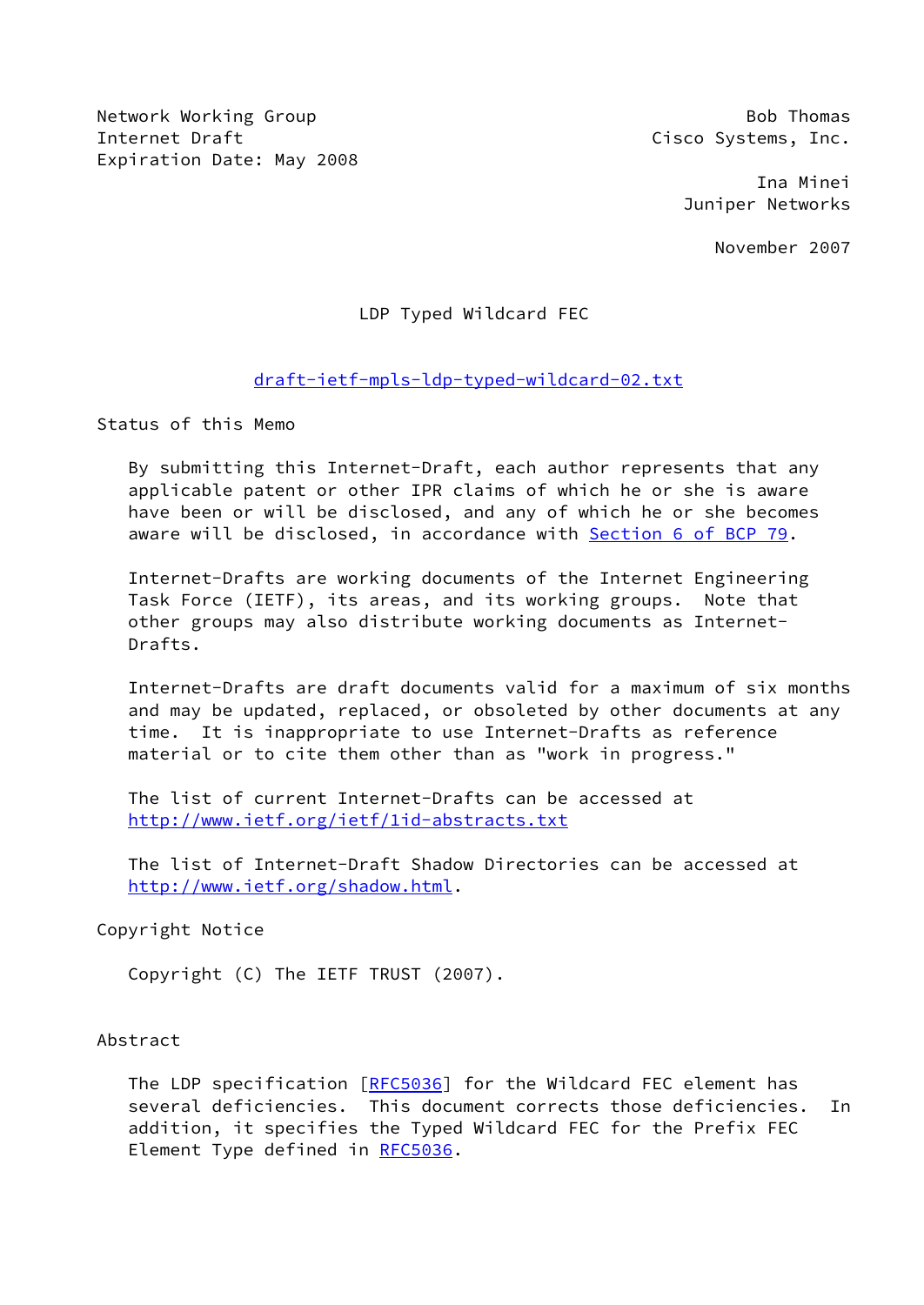<span id="page-1-1"></span>Internet Draft [draft-ietf-mpls-ldp-typed-wildcard-02.txt](https://datatracker.ietf.org/doc/pdf/draft-ietf-mpls-ldp-typed-wildcard-02.txt) November 2007

## Table of Contents

|                |                                                   | $\overline{2}$ |
|----------------|---------------------------------------------------|----------------|
| $\overline{2}$ | Specification Language                            | $\overline{3}$ |
| $\overline{3}$ | The Typed Wildcard FEC Element                    | $\overline{3}$ |
| $\overline{4}$ | Procedures for the Typed Wildcard FEC Element     | $\overline{4}$ |
| $\overline{5}$ | Typed Wildcard FEC Capability                     | $\overline{5}$ |
| 6              | Typed Wildcard FEC Element for Prefix FEC Element | 6              |
| $\overline{7}$ | Host FEC and Wildcard FEC Elements                | $\overline{1}$ |
| 8              | IANA Considerations                               | $\overline{1}$ |
| 9              | Security Considerations                           | $\overline{1}$ |
| 10             |                                                   | $\overline{1}$ |
| 11             |                                                   | 8              |
| 12             | Author Information                                | 8              |
| 13             | Intellectual Property Statement                   | 9              |
| 14             | Full Copyright Statement                          | $\overline{9}$ |
|                |                                                   |                |

## <span id="page-1-0"></span>[1](#page-1-0). Introduction

LDP [\[RFC5036](https://datatracker.ietf.org/doc/pdf/rfc5036)] distributes labels for Forwarding Equivalence Classes (FECs). LDP uses FEC TLVs in LDP messages to specify FECs. An LDP FEC TLV includes 1 or more FEC Elements. A FEC element includes a FEC type and an optional type-dependent value.

[RFC5036](https://datatracker.ietf.org/doc/pdf/rfc5036) specifies two FEC types (Prefix and Wildcard), and other documents specify additional FEC types; e.g., see [[PWE3\]](#page-8-1) [\[MLDP](#page-8-2)].

As specified by [RFC5036](https://datatracker.ietf.org/doc/pdf/rfc5036) the Wildcard FEC Element refers to all FECs relative to an optional constraint. The only constraint [RFC5036](https://datatracker.ietf.org/doc/pdf/rfc5036) specifies is one that limits the scope of the Wildcard FEC Element to "all FECs bound to a given label".

 The [RFC5036](https://datatracker.ietf.org/doc/pdf/rfc5036) specification of the Wildcard FEC Element has the following deficiencies which limit its utility:

 1. The Wildcard FEC Element is untyped. There are situations where it would be useful to be able to refer to all FECs of a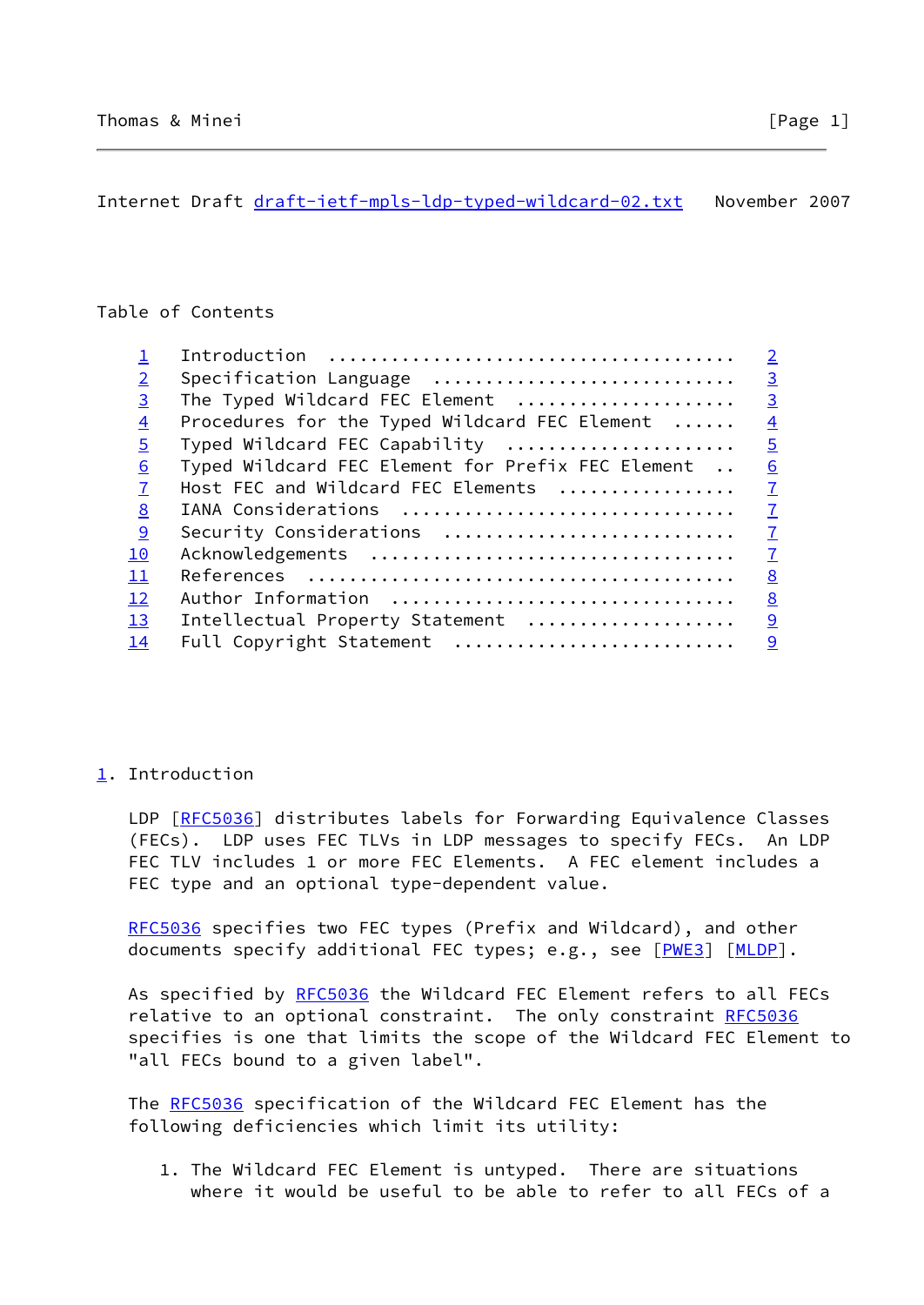given type.

Thomas & Minei [Page 2]

<span id="page-2-1"></span>Internet Draft [draft-ietf-mpls-ldp-typed-wildcard-02.txt](https://datatracker.ietf.org/doc/pdf/draft-ietf-mpls-ldp-typed-wildcard-02.txt) November 2007

 2. Use of the Wildcard FEC Element is limited to Label Withdraw and Label Release messages only. There are situations where it would be useful in Label Request messages.

This document:

- Addresses the above deficiencies by defining a Typed Wildcard FEC Element and procedures for its use.
- Specifies use of the LDP capability mechanism [[LDPCap](#page-8-3)] at session establishment time for informing a peer that an LDP speaker is capable of handling the Typed Wildcast FEC.
- Specifies the Typed Wildcard FEC Element for the Prefix FEC Element specified by [RFC5036](https://datatracker.ietf.org/doc/pdf/rfc5036).

 Note that this document does not change procedures specified for the LDP Wildcard FEC Element by [RFC5036.](https://datatracker.ietf.org/doc/pdf/rfc5036)

<span id="page-2-0"></span>[2](#page-2-0). Specification Language

 The key words "MUST", "MUST NOT", "REQUIRED", "SHALL", "SHALL NOT", "SHOULD", "SHOULD NOT", "RECOMMENDED", "MAY", and "OPTIONAL" in this document are to be interpreted as described in [\[RFC2119](https://datatracker.ietf.org/doc/pdf/rfc2119)].

<span id="page-2-2"></span>[3](#page-2-2). The Typed Wildcard FEC Element

 The Typed Wildcard FEC Element refers to all FECs of a given type relative to an optional constraint. The constraint, if present, is determined from the context in which the Typed Wildcard FEC Element appears.

The format of the Typed Wildcard FEC Element is: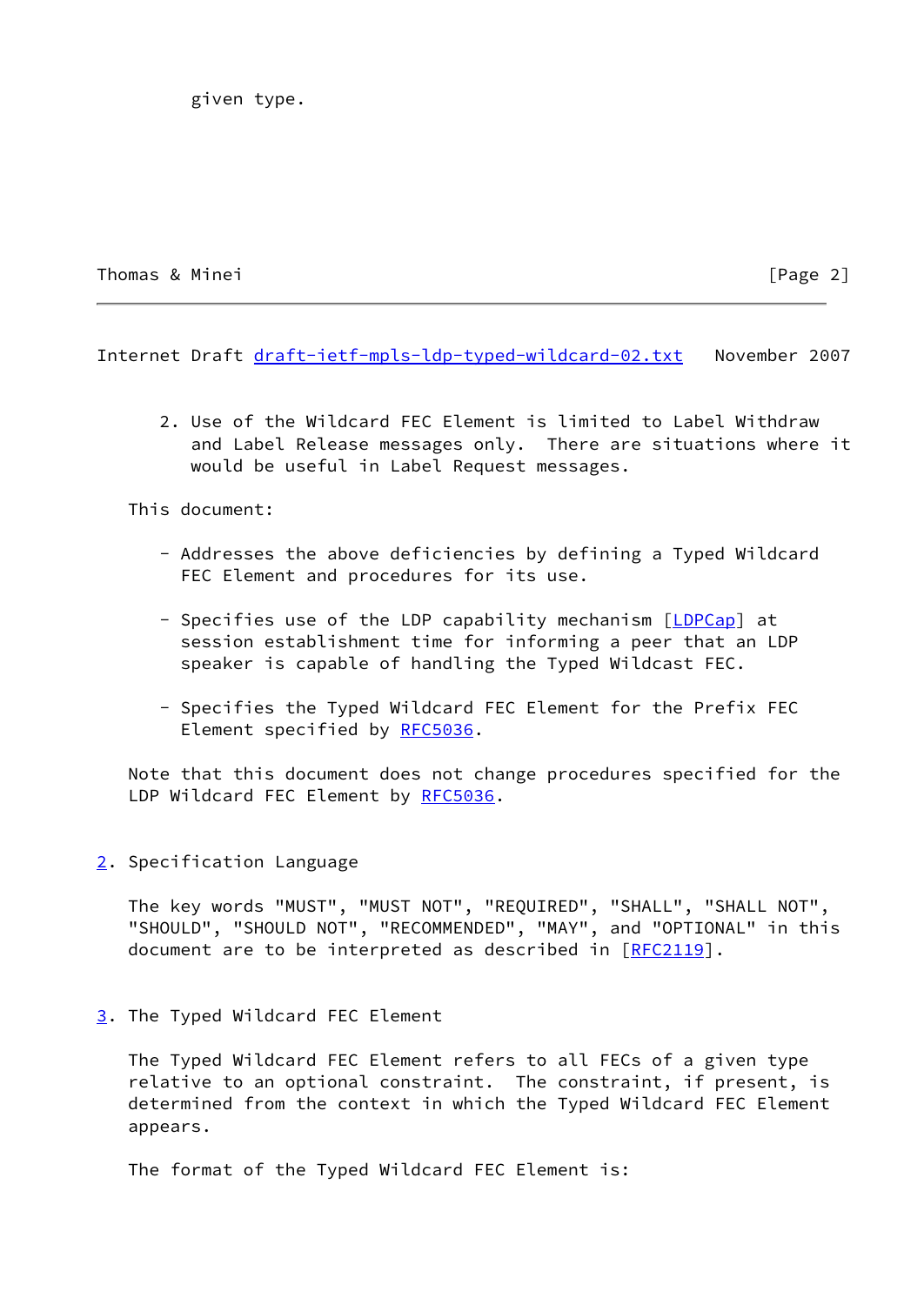$0$  1 2 3 0 1 2 3 4 5 6 7 8 9 0 1 2 3 4 5 6 7 8 9 0 1 2 3 4 5 6 7 8 9 0 1 +-+-+-+-+-+-+-+-+-+-+-+-+-+-+-+-+-+-+-+-+-+-+-+-+-+-+-+-+-+-+-+-+ | Typed (IANA) | FEC Element | Len FEC Type | | | Wildcard | Type | Info +-+-+-+-+-+-+-+-+-+-+-+-+-+-+-+-+-+-+-+-+-+-+-+-+ | | | Additional FEC Type-specific Information | | | +-+-+-+-+-+-+-+-+ | | +-+-+-+-+-+-+-+-+-+-+-+-+-+-+-+-+-+-+-+-+-+-+-+-+

Thomas & Minei **bluese and the contract of the contract of the contract of the contract of the contract of the contract of the contract of the contract of the contract of the contract of the contract of the contract of the** 

<span id="page-3-1"></span>Internet Draft [draft-ietf-mpls-ldp-typed-wildcard-02.txt](https://datatracker.ietf.org/doc/pdf/draft-ietf-mpls-ldp-typed-wildcard-02.txt) November 2007

#### where:

- Typed Wildcard: One octet FEC Element Type (to be assigned by IANA).
- FEC Element Type: One octet FEC Element Type that specifies the FEC Element Type to be wildcarded.
- Len FEC Type Info: One octet that specifies the length of the FEC Type Specific information field. MUST be 0 if there is no Additional FEC Type-specific Information.
- Additional FEC Type-specific Information: Additional information specific to the FEC Element Type required to fully specify the Typed Wildcard.

 Specification of the length and format of Additional FEC Type Specific Information for particular FEC Element Types is outside of the scope of this document. It is the responsibility of the designer of the FEC Element Type to specify the length and format of any Additional FEC Type Specific Information.

<span id="page-3-0"></span>[4](#page-3-0). Procedures for the Typed Wildcard FEC Element

 It is the responsibility of the designer of the FEC Element Type to determine whether typed wildcarding makes sense the FEC Element Type. If typed wildcarding does make sense the specification for the FEC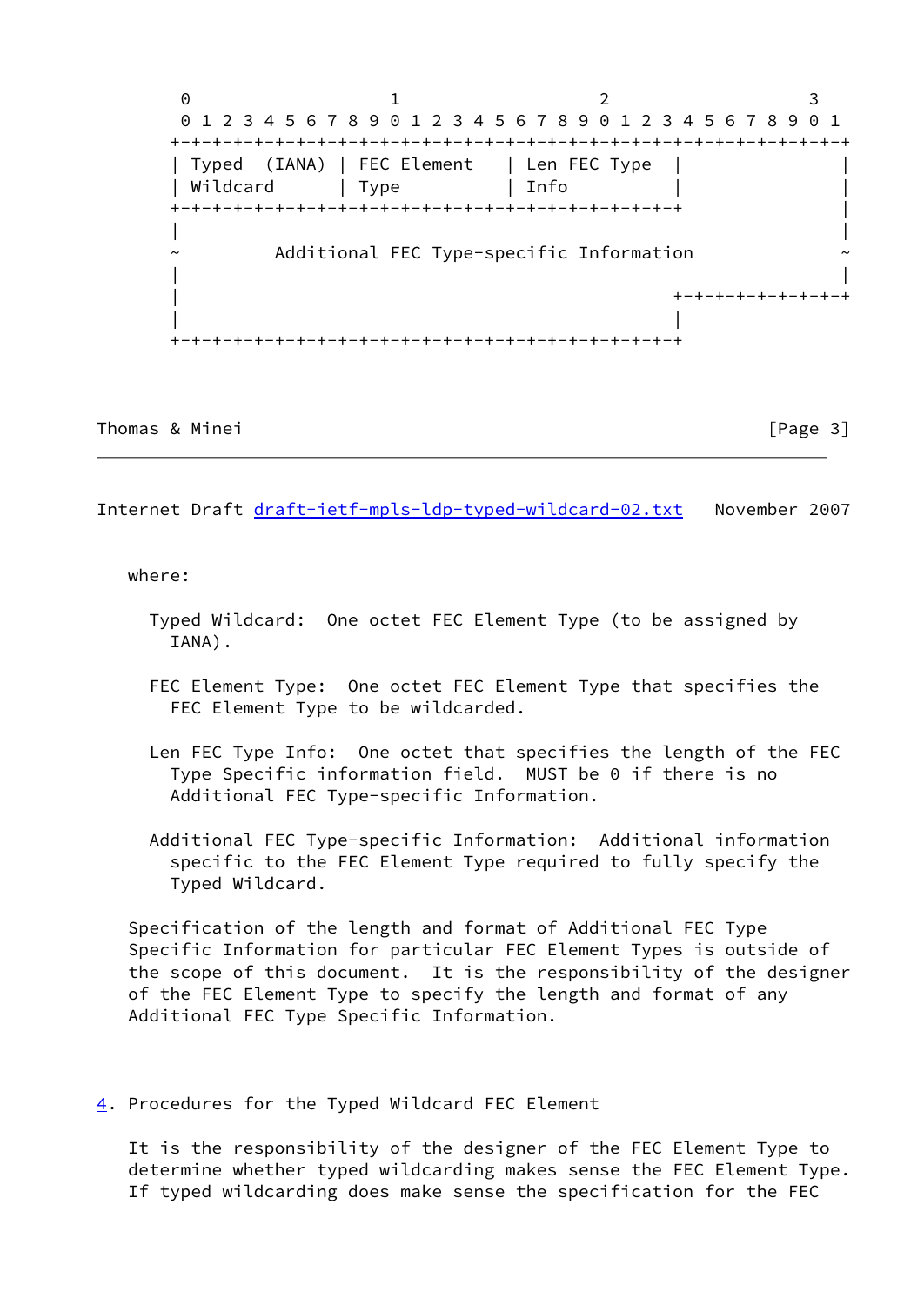Element Type MUST include support for it.

 When typed wildcarding is supported for a FEC Element Type it is the responsibility of the designer to specify the length and format of any Additional FEC Type Specific Information.

 When a FEC TLV contains a Typed Wildcard FEC Element the Typed Wildcard FEC Element MUST be the only FEC Element in the TLV.

 An LDP implementation that supports the Typed Wildcard FEC Element MUST support its use in Label Request, Label Withdraw and Label Release messages.

 An LDP implementation that supports the Typed Wildcard FEC Element MUST support it for every FEC Element Type implemented for which it is defined.

 Receipt of a Label Request message with a FEC TLV containing a Typed Wildcard FEC Element is interpreted as a request to send a Label

Thomas & Minei **Francisco Community** Thomas & Minei

<span id="page-4-0"></span>Internet Draft [draft-ietf-mpls-ldp-typed-wildcard-02.txt](https://datatracker.ietf.org/doc/pdf/draft-ietf-mpls-ldp-typed-wildcard-02.txt) November 2007

 Mapping for all FECs of the type specified by the FEC Element Type field in the Typed Wildcard FEC Element encoding.

 An LDP implementation that supports the Typed Wildcard FEC Element MUST support the following constraints whenever a Typed Wildcard FEC appears in a Label Withdraw or Label Release message:

- 1. If the message carries an optional Label TLV the Typed Wildcard FEC Element refers to all FECs of the specified FEC type bound to the specified label.
- 2. If the message has no Label TLV the Typed Wildcard FEC Element refers to all FECs of the specified FEC type.

 Backwards compatibility with a router not supporting the Typed Wildcard FEC element is ensured by the FEC procedures defined in [RFC5036](https://datatracker.ietf.org/doc/pdf/rfc5036). Quoting from [RFC5036](https://datatracker.ietf.org/doc/pdf/rfc5036):

 "If it" [an LSR] "encounters a FEC Element type it cannot decode, it SHOULD stop decoding the FEC TLV, abort processing the message containing the TLV, and send an "Unknown FEC" Notification message to its LDP peer signaling an error."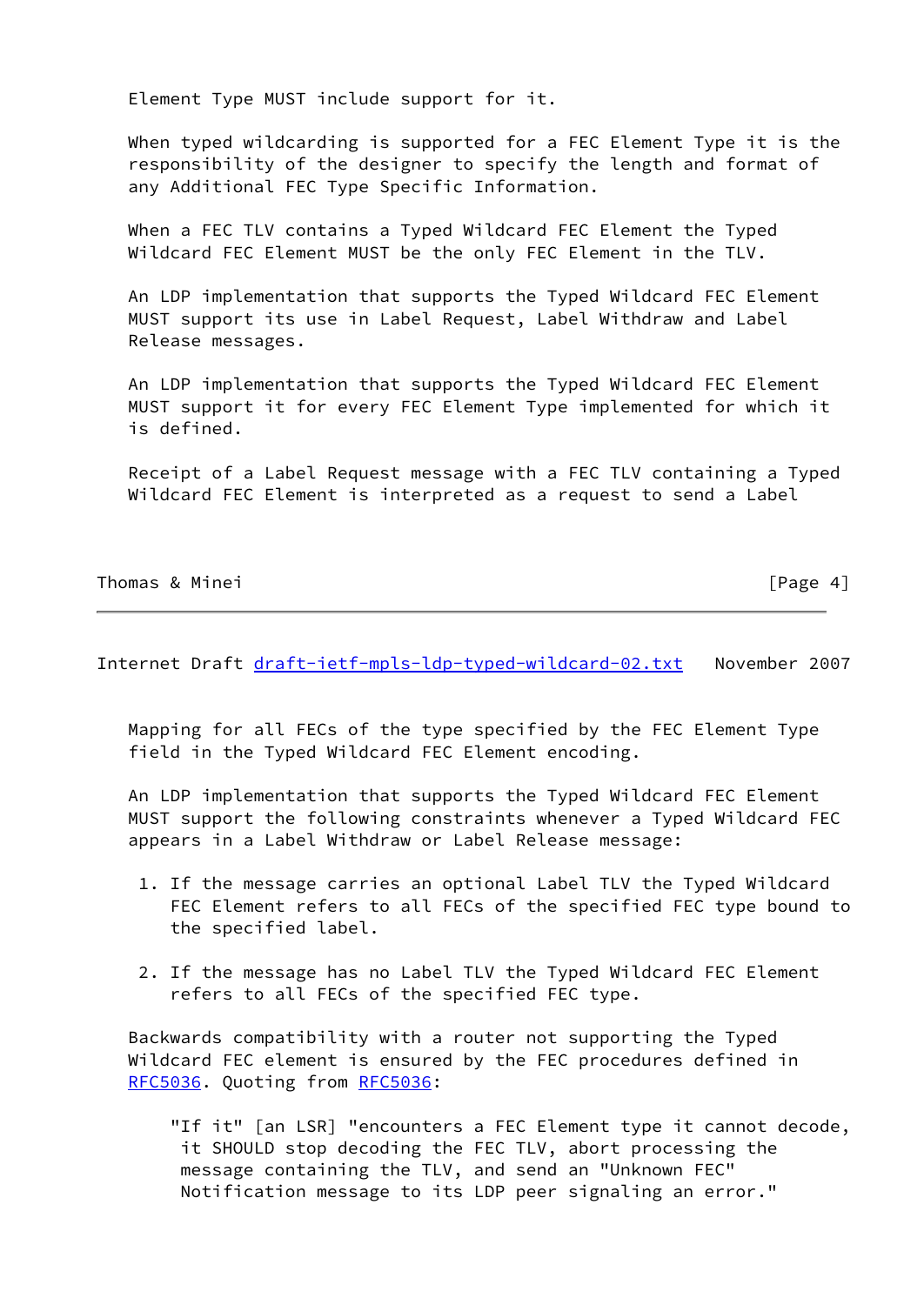A router receiving a FEC TLV containing a Typed Wildcard FEC element for a FEC Element Type that it either doesn't support or for a FEC Element Type that doesn't support the use of wildcarding MUST stop decoding the FEC TLV, abort processing the message containing the TLV, and send an "Unknown FEC" Notification message to its LDP peer signaling an error.

<span id="page-5-0"></span>[5](#page-5-0). Typed Wildcard FEC Capability

As noted above [RFC5056](https://datatracker.ietf.org/doc/pdf/rfc5056) FEC procedures provide for backward compatibility with a LSR not supporting the Typed Wildcard FEC Element. However, they don't provide means for LSR wishing to use the Typed Wildcard FEC Element to determine whether a peer supports it other than to send a message that uses the FEC Element and to wait and see how the peer responds.

 An LDP speaker that supports the Typed Wildcard FEC Element MUST inform its peers of the support by including a Typed Wildcard FEC Element Capability Parameter [\[LDPCap](#page-8-3)] in its Initialization messages.

 The Capability Parameter for the Typed Wildcard FEC capability is a TLV with the following format:

## Thomas & Minei **Francisco Community** Thomas & Minei

<span id="page-5-1"></span>Internet Draft [draft-ietf-mpls-ldp-typed-wildcard-02.txt](https://datatracker.ietf.org/doc/pdf/draft-ietf-mpls-ldp-typed-wildcard-02.txt) November 2007

0 1 2 3 0 1 2 3 4 5 6 7 8 9 0 1 2 3 4 5 6 7 8 9 0 1 2 3 4 5 6 7 8 9 0 1 +-+-+-+-+-+-+-+-+-+-+-+-+-+-+-+-+-+-+-+-+-+-+-+-+-+-+-+-+-+-+-+-+ |U|F|Typed WCard FEC Cap (IANA) | Length | +-+-+-+-+-+-+-+-+-+-+-+-+-+-+-+-+-+-+-+-+-+-+-+-+-+-+-+-+-+-+-+-+ |S| Reserved | +-+-+-+-+-+-+-+-+

where:

- U and F bits: As specified by [RFC5036](https://datatracker.ietf.org/doc/pdf/rfc5036).
- Typed WCard FEC Cap: TLV code point for the Typed Wildcard FEC capability (to be assigned by IANA).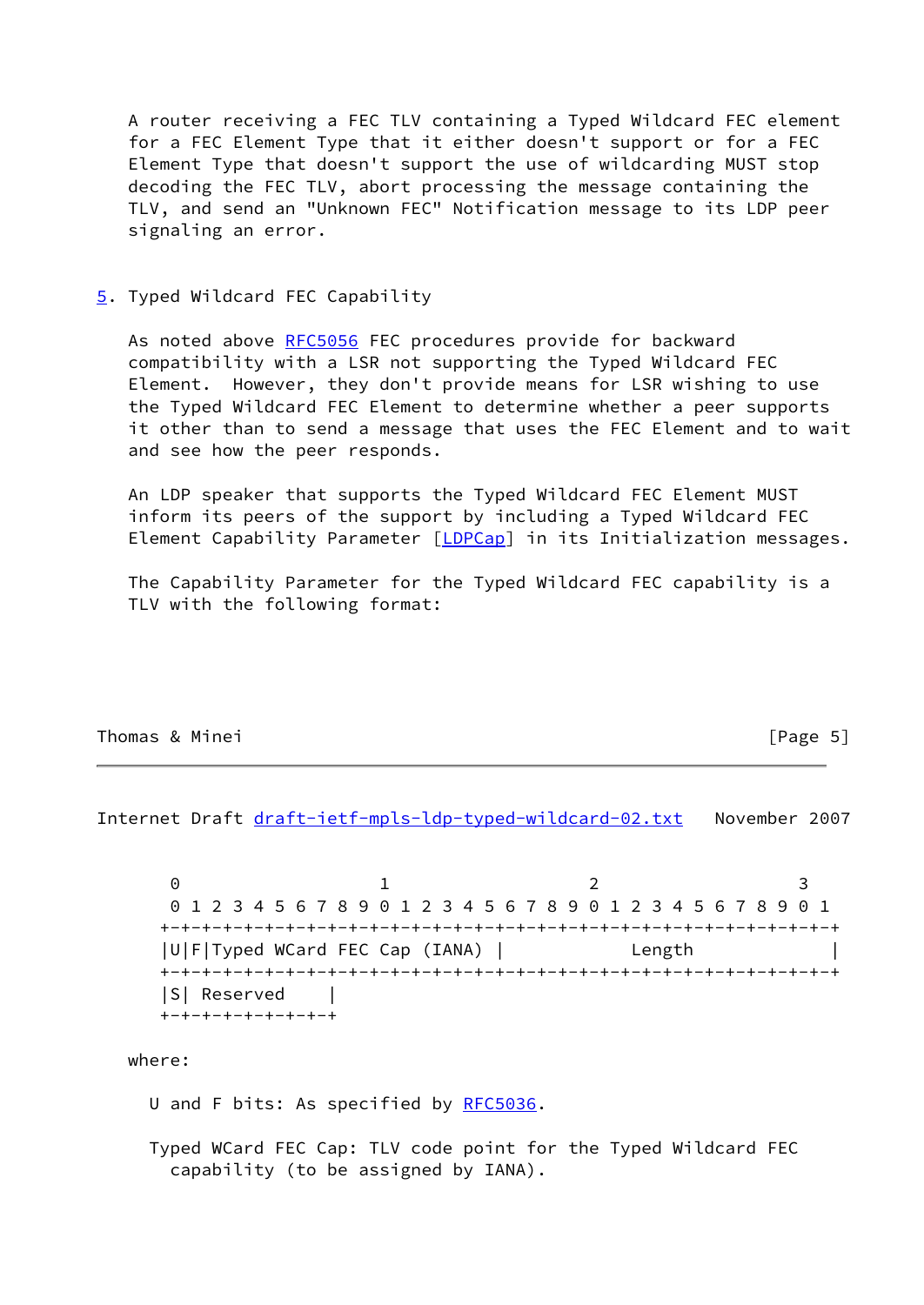S-bit: Must be 1 (indicates that capability is being advertised).

<span id="page-6-0"></span>[6](#page-6-0). Typed Wildcard FEC Element for Prefix FEC Element

 [RFC5036](https://datatracker.ietf.org/doc/pdf/rfc5036) defines the Prefix FEC Element but it does not specify a Typed Wildcard for it. This section specifies the Typed Wildcard FEC Element for Prefix FEC Elements.

 The format of the Prefix FEC Typed Wildcard FEC ("Prefix FEC Wildcard" for short) is:  $0$  1 2 3 0 1 2 3 4 5 6 7 8 9 0 1 2 3 4 5 6 7 8 9 0 1 2 3 4 5 6 7 8 9 0 1 +-+-+-+-+-+-+-+-+-+-+-+-+-+-+-+-+-+-+-+-+-+-+-+-+-+-+-+-+-+-+-+-+ | Typed WCard | Prefix (2) | 2 | Address... +-+-+-+-+-+-+-+-+-+-+-+-+-+-+-+-+-+-+-+-+-+-+-+-+-+-+-+-+-+-+-+-+ | ...Family | +-+-+-+-+-+-+-+-+

 Address Family: Two octet quantity containing a value from ADDRESS FAMILY NUMBERS in [[IANA-AF](#page-8-4)].

The procedures of [Section 4](#page-3-0) apply to the Prefix FEC Wildcard.

Thomas & Minei [Page 6]

<span id="page-6-2"></span>Internet Draft [draft-ietf-mpls-ldp-typed-wildcard-02.txt](https://datatracker.ietf.org/doc/pdf/draft-ietf-mpls-ldp-typed-wildcard-02.txt) November 2007

<span id="page-6-1"></span>[7](#page-6-1). Host FEC and Wildcard FEC Elements

 There is no need to specify Typed Wildcard FEC Elements for the Host FEC Element specified by [\[RFC3036](https://datatracker.ietf.org/doc/pdf/rfc3036)] nor for the Wildcard FEC Element specified by [RFC5036](https://datatracker.ietf.org/doc/pdf/rfc5036). The [[RFC3036\]](https://datatracker.ietf.org/doc/pdf/rfc3036) Host FEC Element has been removed from [RFC5036](https://datatracker.ietf.org/doc/pdf/rfc5036), and the Wildcard FEC Element is untyped by definition.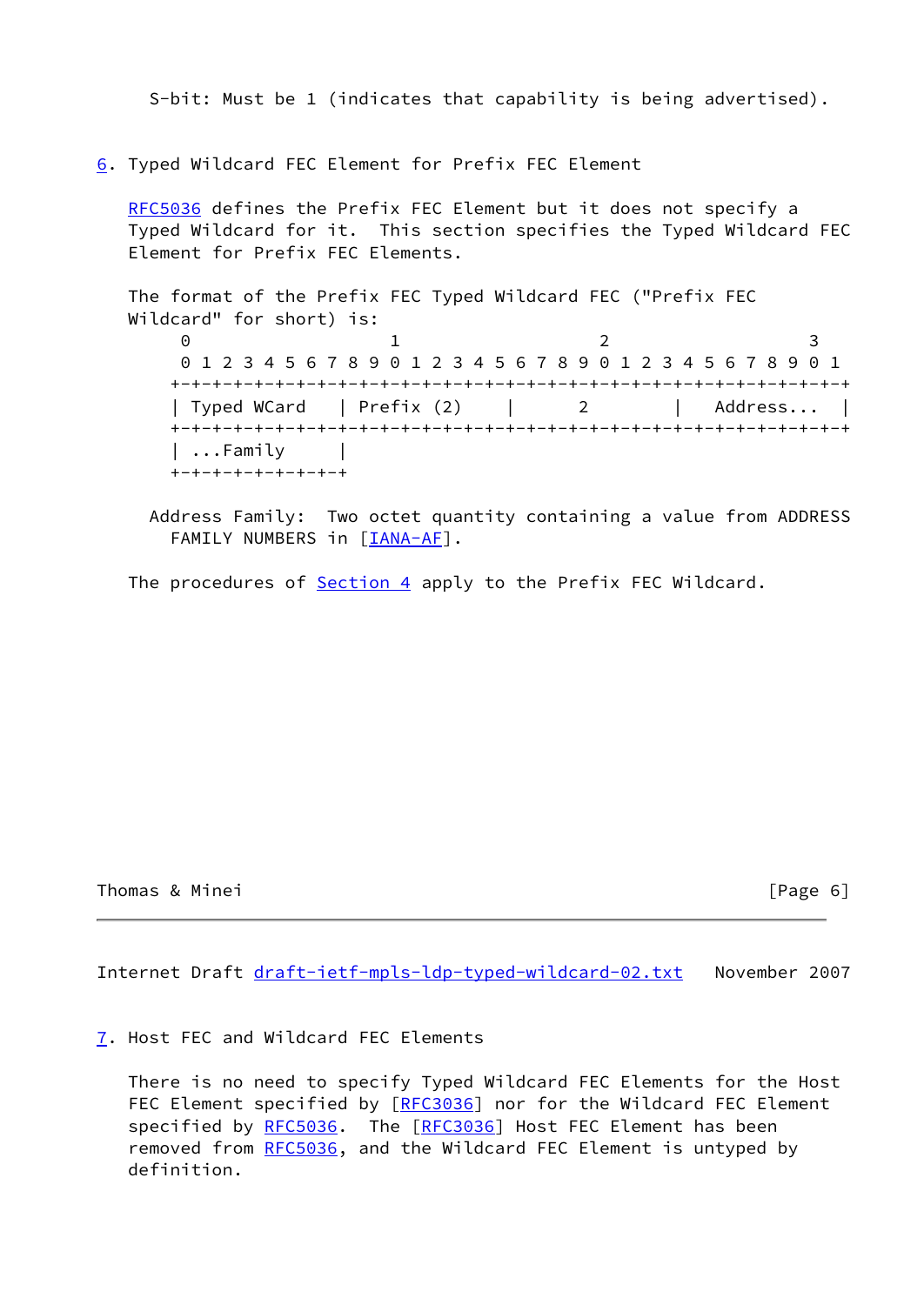## <span id="page-7-0"></span>[8](#page-7-0). IANA Considerations

 This draft introduces a new LDP FEC Element Type and a new LDP Capability both of which require code points.

 The Typed Wildcard FEC Element requires a code point from the LDP FEC Type name space. [[RFC5036](https://datatracker.ietf.org/doc/pdf/rfc5036)] partitions the FEC TYPE name space into 3 regions: IETF Consensus region, First Come First Served region, and Private Use region. The authors recommend that the code point 0x05 from the IETF Consensus range be assigned to the Typed Wildcard FEC Element.

 The Typed Wildcard FEC Capability requires a code point from the TLV Type name space. [[RFC5036](https://datatracker.ietf.org/doc/pdf/rfc5036)] partitions the TLV TYPE name space into 3 regions: IETF Consensus region, First Come First Served region, and Private Use region. The authors recommend that a code point from the IETF Consensus range be assigned to the Typed Wildcard FEC Capability.

<span id="page-7-1"></span>[9](#page-7-1). Security Considerations

 No security considerations beyond those that apply to the base LDP specification and described in [\[RFC5036](https://datatracker.ietf.org/doc/pdf/rfc5036)] apply to use of the Typed Wildcard FEC Element defined in this document.

<span id="page-7-2"></span>[10.](#page-7-2) Acknowledgements

 The authors wish to thank Yakov Rehkter for suggesting that the deficiencies of the Wildcard FEC be addressed.

Thomas & Minei **Example 20** Thomas & Minei **Example 20** Thomas & Minei **Example 20** Thomas **Example 20** Thomas **Example 20** Thomas **Example 20** Thomas **Example 20** Thomas **Example 20** Thomas **Example 20** Thomas **Example 20** 

<span id="page-7-4"></span>Internet Draft [draft-ietf-mpls-ldp-typed-wildcard-02.txt](https://datatracker.ietf.org/doc/pdf/draft-ietf-mpls-ldp-typed-wildcard-02.txt) November 2007

<span id="page-7-3"></span>[11.](#page-7-3) References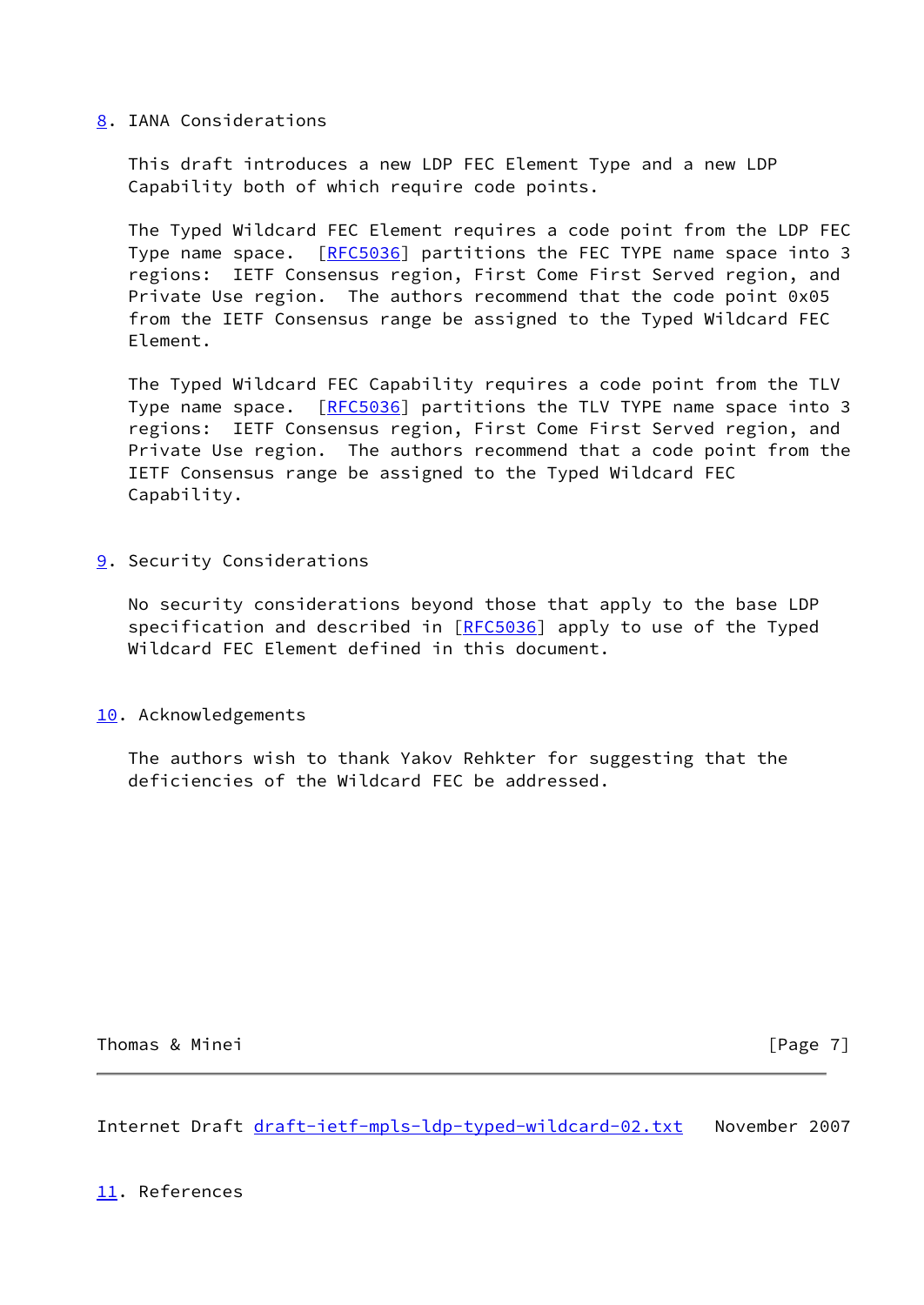Normative References

 [RFC5036] Andersson, L., Minei, I., Thomas, B., Editors, "LDP Specification", [RFC 5036](https://datatracker.ietf.org/doc/pdf/rfc5036), October 2007.

 [RFC2119] Bradner, S., "Key words for use in RFCs to Indicate Requirement Levels", [BCP 14](https://datatracker.ietf.org/doc/pdf/bcp14), [RFC2119](https://datatracker.ietf.org/doc/pdf/rfc2119), March 1997.

<span id="page-8-3"></span> [LDPCap] Thomas, B., Aggarwal, S., Aggarwal, R., Le Roux, J.L., "LDP Capabilities", [draft-ietf-mpls-ldp-capabilities-00](https://datatracker.ietf.org/doc/pdf/draft-ietf-mpls-ldp-capabilities-00), Work in Progress, May 2007.

<span id="page-8-4"></span>[IANA-AF] <http://www.iana.org/assignments/address-family-numbers>

Informative References

 [RFC3036] Andersson, L., Doolan, P., Feldman, N., Fredette, A. and Thomas, B., "LDP Specification", [RFC 3036,](https://datatracker.ietf.org/doc/pdf/rfc3036) January 2001.

<span id="page-8-1"></span> [PWE3] Martini, L., Editor, "Pseudowire Setup and Maintenance Using the Label Distribution Protocol (LDP)", [RFC 4447](https://datatracker.ietf.org/doc/pdf/rfc4447), April 2006.

<span id="page-8-2"></span> [MLDP] Minei, I., Wijnands, I., Editors, "Label Distribution Protocol Extensions for Point-to-Multipoint and Multipoint-to Multipoint Label Switched Paths", [draft-ietf-mpls-ldp-p2mp-03.txt,](https://datatracker.ietf.org/doc/pdf/draft-ietf-mpls-ldp-p2mp-03.txt) Work in Progress, July 2007.

## <span id="page-8-0"></span>[12.](#page-8-0) Author Information

 Bob Thomas Cisco Systems, Inc. 1414 Massachusetts Ave. Boxborough MA 01719 Email: rhthomas@cisco.com

 Ina Minei Juniper Networks 1194 North Mathilda Ave. Sunnyvale, CA 94089 Email: ina@juniper.net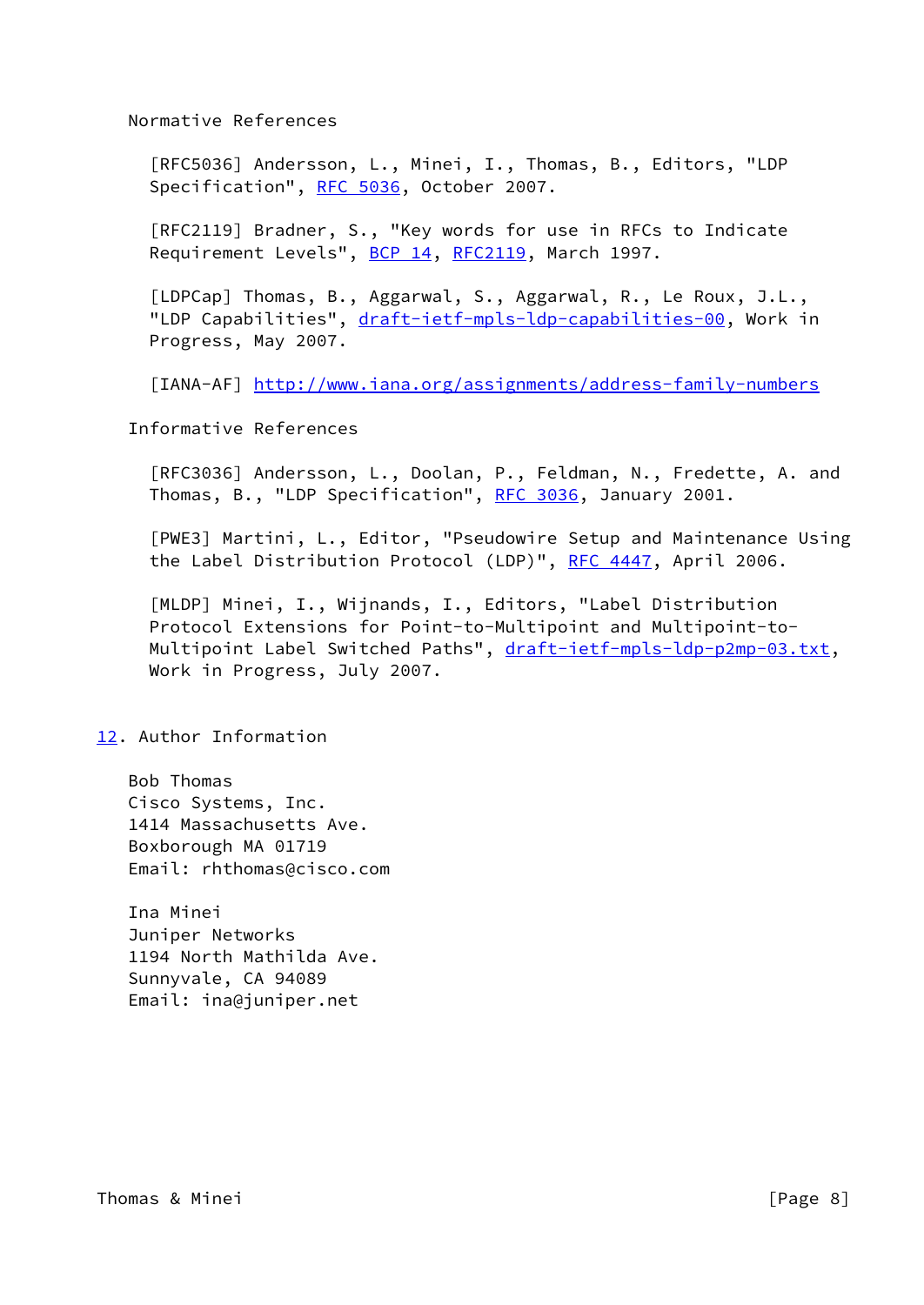<span id="page-9-1"></span>Internet Draft [draft-ietf-mpls-ldp-typed-wildcard-02.txt](https://datatracker.ietf.org/doc/pdf/draft-ietf-mpls-ldp-typed-wildcard-02.txt) November 2007

# <span id="page-9-0"></span>[13.](#page-9-0) Intellectual Property Statement

 The IETF takes no position regarding the validity or scope of any Intellectual Property Rights or other rights that might be claimed to pertain to the implementation or use of the technology described in this document or the extent to which any license under such rights might or might not be available; nor does it represent that it has made any independent effort to identify any such rights. Information on the procedures with respect to rights in RFC documents can be found in [BCP 78](https://datatracker.ietf.org/doc/pdf/bcp78) and [BCP 79](https://datatracker.ietf.org/doc/pdf/bcp79).

 Copies of IPR disclosures made to the IETF Secretariat and any assurances of licenses to be made available, or the result of an attempt made to obtain a general license or permission for the use of such proprietary rights by implementers or users of this specification can be obtained from the IETF on-line IPR repository at <http://www.ietf.org/ipr>.

 The IETF invites any interested party to bring to its attention any copyrights, patents or patent applications, or other proprietary rights that may cover technology that may be required to implement this standard. Please address the information to the IETF at ietf ipr@ietf.org.

<span id="page-9-2"></span>[14.](#page-9-2) Full Copyright Statement

Copyright (C) The IETF Trust (2007).

 This document is subject to the rights, licenses and restrictions contained in  $BCP$  78, and except as set forth therein, the authors retain all their rights.

 This document and the information contained herein are provided on an "AS IS" basis and THE CONTRIBUTOR, THE ORGANIZATION HE/SHE REPRESENTS OR IS SPONSORED BY (IF ANY), THE INTERNET SOCIETY, THE IETF TRUST AND THE INTERNET ENGINEERING TASK FORCE DISCLAIM ALL WARRANTIES, EXPRESS OR IMPLIED, INCLUDING BUT NOT LIMITED TO ANY WARRANTY THAT THE USE OF THE INFORMATION HEREIN WILL NOT INFRINGE ANY RIGHTS OR ANY IMPLIED WARRANTIES OF MERCHANTABILITY OR FITNESS FOR A PARTICULAR PURPOSE.